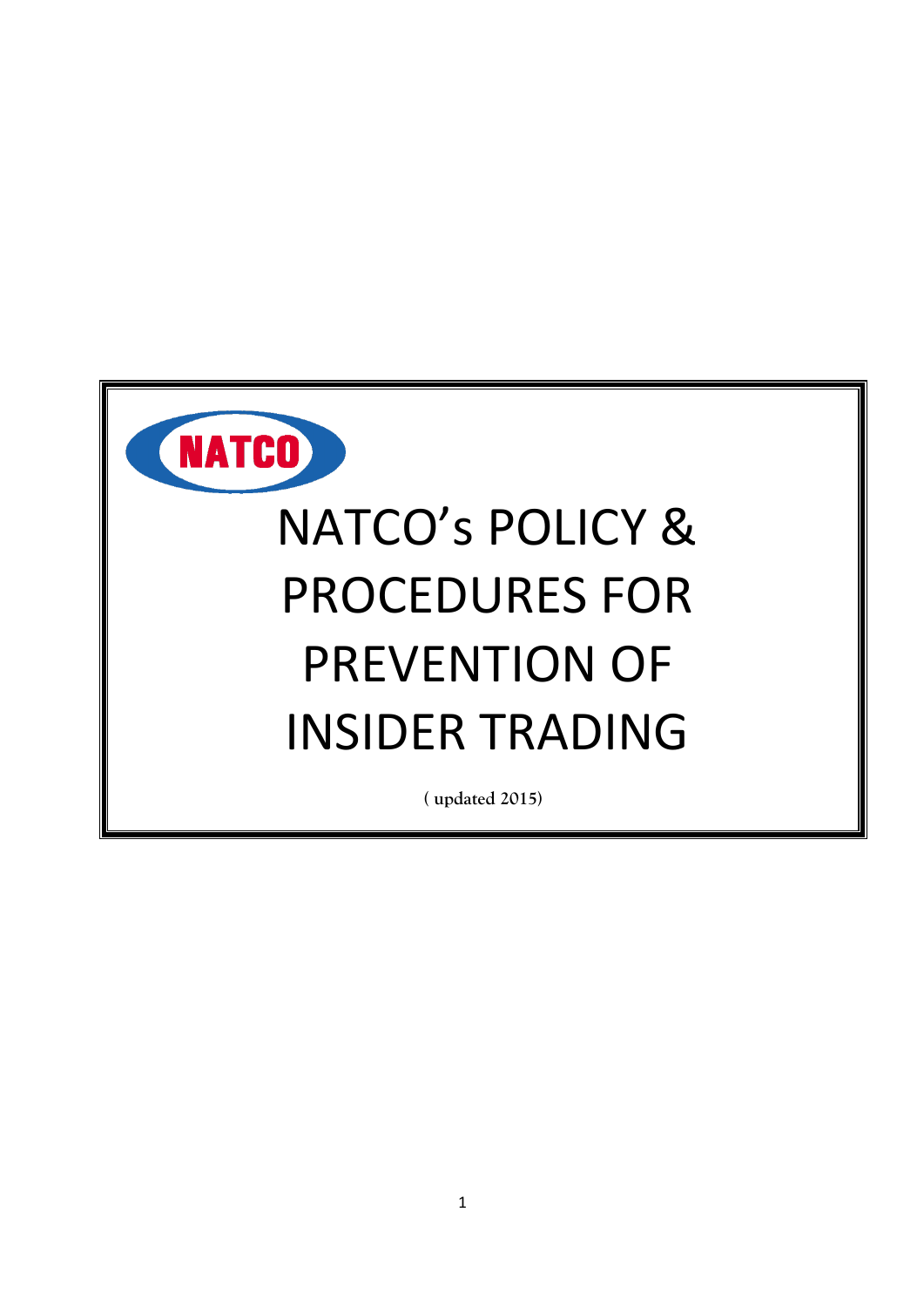# **NATCO Pharma Limited**

# **CODE OF INTERNAL PROCEDURES AND CONDUCT TO REGULATE, MONITOR AND REPORT TRADING BY INSIDERS IN THE SECURITIES OF THE COMPANY (Effective from 15 th May, 2015)**

#### **1. Definitions**

- 1.1 "**Act**" means the Securities and Exchange Board of India Act, 1992.
- 1.2 "**Board**" means the Board of Directors of the Company or Committee of the Board of Directors.
- 1.3 "**Code**" or "**Code of Conduct**" shall mean the Code of Internal Procedures and Conduct for Regulating, Monitoring and Reporting of trading by insiders of NATCO Pharma Limited as amended from time to time.
- 1.4 "**Company**" means NATCO Pharma Limited.
- 1.5 **"Compliance Officer"** means Company Secretary or such other senior officer, who is financially literate and is capable of appreciating requirements for legal and regulatory compliance under these regulations designated so and reporting to the Board and who shall be responsible for compliance of policies, procedures, maintenance of records, monitoring adherence to the rules for the preservation of unpublished price sensitive information, monitoring of trades and the implementation of the codes specified in these regulations under the overall supervision of the Board of Directors of the Company.
- 1.6 "**Connected Person**" means:
	- (i) any person who is or has during the six months prior to the concerned act been associated with a company, directly or indirectly, in any capacity including by reason of frequent communication with its officers or by being in any contractual, fiduciary or employment relationship or by being a director, officer or an employee of the Company or holds any position including a professional or business relationship between himself and the Company whether temporary or permanent, that allows such person, directly or indirectly, access to unpublished price sensitive information or is reasonably expected to allow such access.
	- (ii)Without prejudice to the generality of the foregoing, the persons falling within the following categories shall be deemed to be connected persons unless the contrary is established,
		- (a) an immediate relative of connected persons specified in clause (i); or
		- (b) a holding company or associate company or subsidiary company; or
		- (c) an intermediary as specified in Section 12 of the Act or an employee or director thereof; or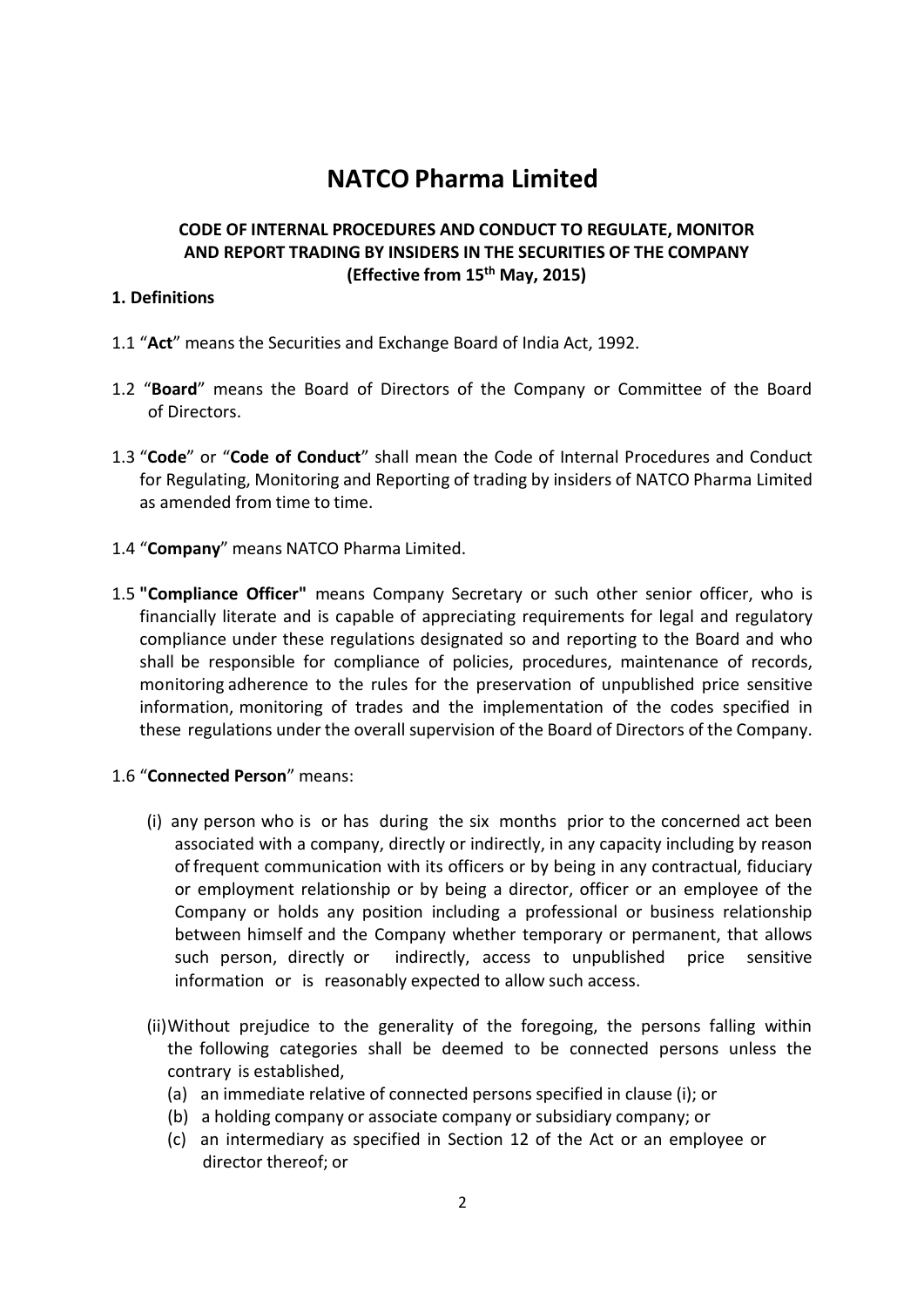- (d) an investment company, trustee company, asset management company or an employee or director thereof; or
- (e) an official of a stock exchange or of clearing house or corporation; or
- (f) a member of board of trustees of a mutual fund or a member of the board of directors of the asset management company of a mutual fund or is an employee thereof; or
- (g) a member of the Board of directors or an employee, of a public financial institution as defined in section 2 (72) of the Companies Act, 2013; or
- (h) an official or an employee of a self-regulatory organization recognised or authorized by the Board; or
- (i) a banker of the Company; or
- (j) a concern, firm, trust, Hindu undivided family, company or association of persons wherein a director of the Company or his immediate relative or banker of the Company, has more than ten per cent, of the holding or interest.
- 1.7 "**Dealing in Securities**" means an act of subscribing to, buying, selling or agreeing to subscribe to, buy, sell or deal in the securities of the Company either as principal or agent.
- 1.8 "**Director**" means a member of the Board of Directors of the Company.
- 1.9 "**Employee**" means every employee of the Company including the Directors in the employment of the Company.
- 1.10**"Generally available Information"** means information that is accessible to the public on a non-discriminatory basis.
- 1.11 **"Immediate Relative"** means a spouse of a person, and includes parent, sibling, and child of such person or of the spouse, any of whom is either dependent financially on such person, or consults such person in taking decisions relating to trading in securities
- 1.12 "**Insider**" means any Person, who is,
	- (i) a connected person; or
	- (ii) in possession of or having access to unpublished price sensitive information.
- 1.13 **"Key Managerial Person"** means person as defined in Section 2(51) of the Companies Act, 2013.
- 1.14 **"Promoter"** shall have the meaning assigned to it under the Securities and Exchange Board of India (Issue of Capital and Disclosure Requirements) Regulations, 2009.
- 1.15 **"Securities"** shall have the meaning assigned to it under the Securities Contracts (Regulation) Act, 1956 (42 of 1956) or any modification thereof except units of a mutual fund.
- 1.16 **"Takeover regulations"** means the Securities and Exchange Board of India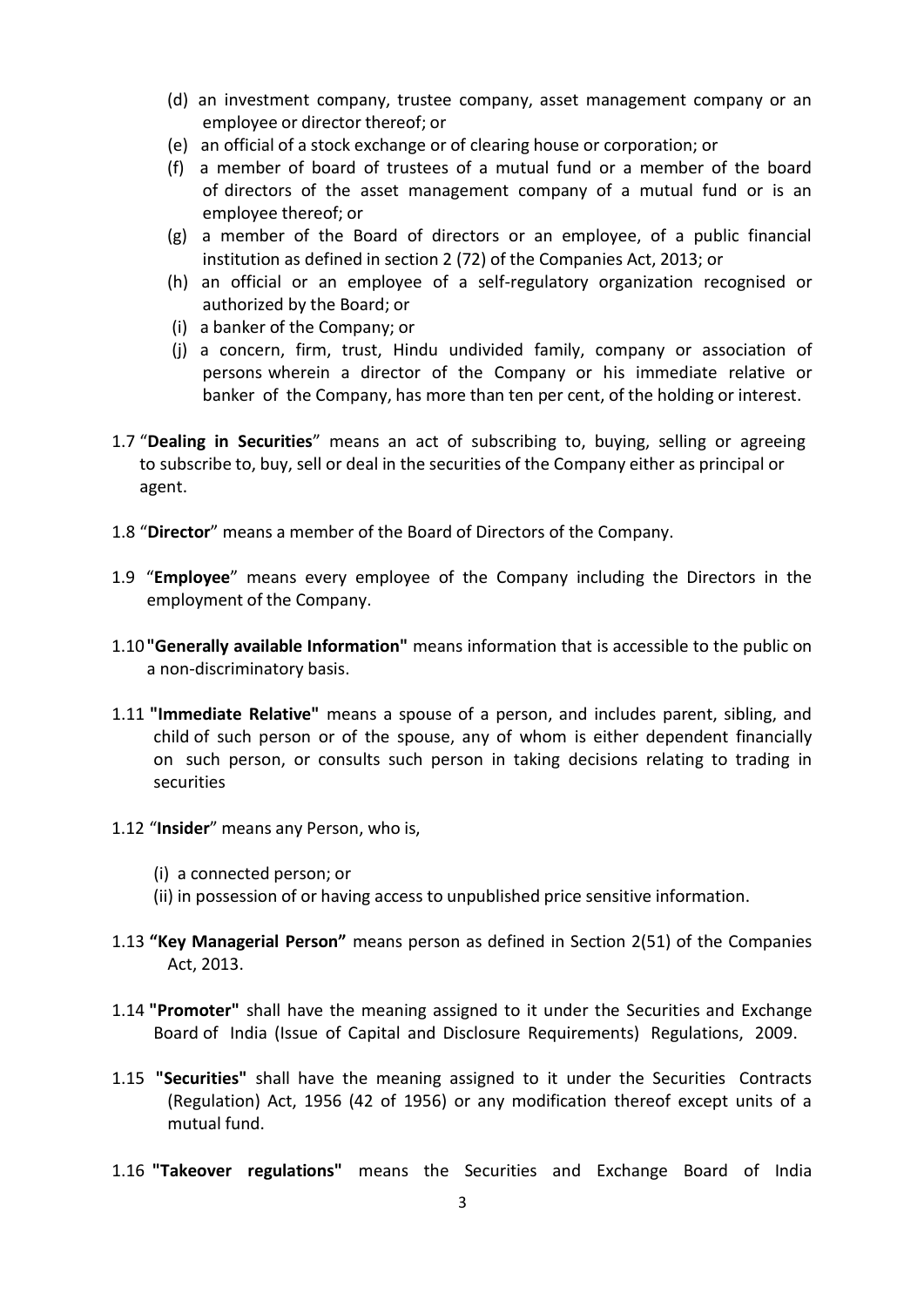(Substantial Acquisition of Shares and Takeovers) Regulations, 2011 and any amendments thereto.

- 1.17 "**Trading**" means and includes subscribing, buying, selling, dealing, or agreeing to subscribe, buy, sell, deal in any securities, and "trade" shall be construed accordingly.
- 1.18 **"Trading Day"** means a day on which the recognized stock exchanges are open for trading.
- 1.19 "**Unpublished Price Sensitive Information**" means any information, relating to a company or its securities, directly or indirectly, that is not generally available which upon becoming generally available, is likely to materially affect the price of the securities and shall, ordinarily including but not restricted to, information relating to the following:
	- (i) financial results;
	- (ii) dividends;
	- (iii) change in capital structure;
	- (iv) mergers, de-mergers, acquisitions, de-listings, disposals and expansion business and such other transactions;
	- (v) changes in key managerial personnel; and
	- (vi) material events in accordance with the listing agreement.
- 1.20 "**Regulations**" shall mean the Securities & Exchange Board of India (Prohibition of Insider Trading) Regulations, 2015 and any amendments thereto.
- 1.21 "**Specified Persons**" means the Promoters, Directors, Connected Persons, the Insiders, the Employees and their immediate relatives are collectively referred to as Specified Persons.

Words and expressions used and not defined in these regulations but defined in the Securities and Exchange Board of India Act, 1992 (15 of 1992), the Securities Contracts (Regulation) Act, 1956 (42 of 1956), the Depositories Act, 1996 (22 of 1996) or the Companies Act, 2013 (18 of 2013) and rules and regulations made there under shall have the meanings respectively assigned to them in those legislation.

#### **2. Role of Compliance Officer**

- 2.1 The Compliance Officer shall report on insider trading to the Board of the Company and in particular, shall provide reports to the Chairman of the Audit Committee, if any, or to the Chairman of the Board at such frequency as may be stipulated by the Board.
- 2.2 The Compliance Officer shall assist all employees in addressing any clarifications regarding the Securities & Exchange Board of India (Prohibition of Insider Trading) Regulations, 2015 and the Company's Code of Conduct.

#### **3. Preservation of "Price Sensitive Information"**

3.1 All information shall be handled within the Company on a need-to-know basis and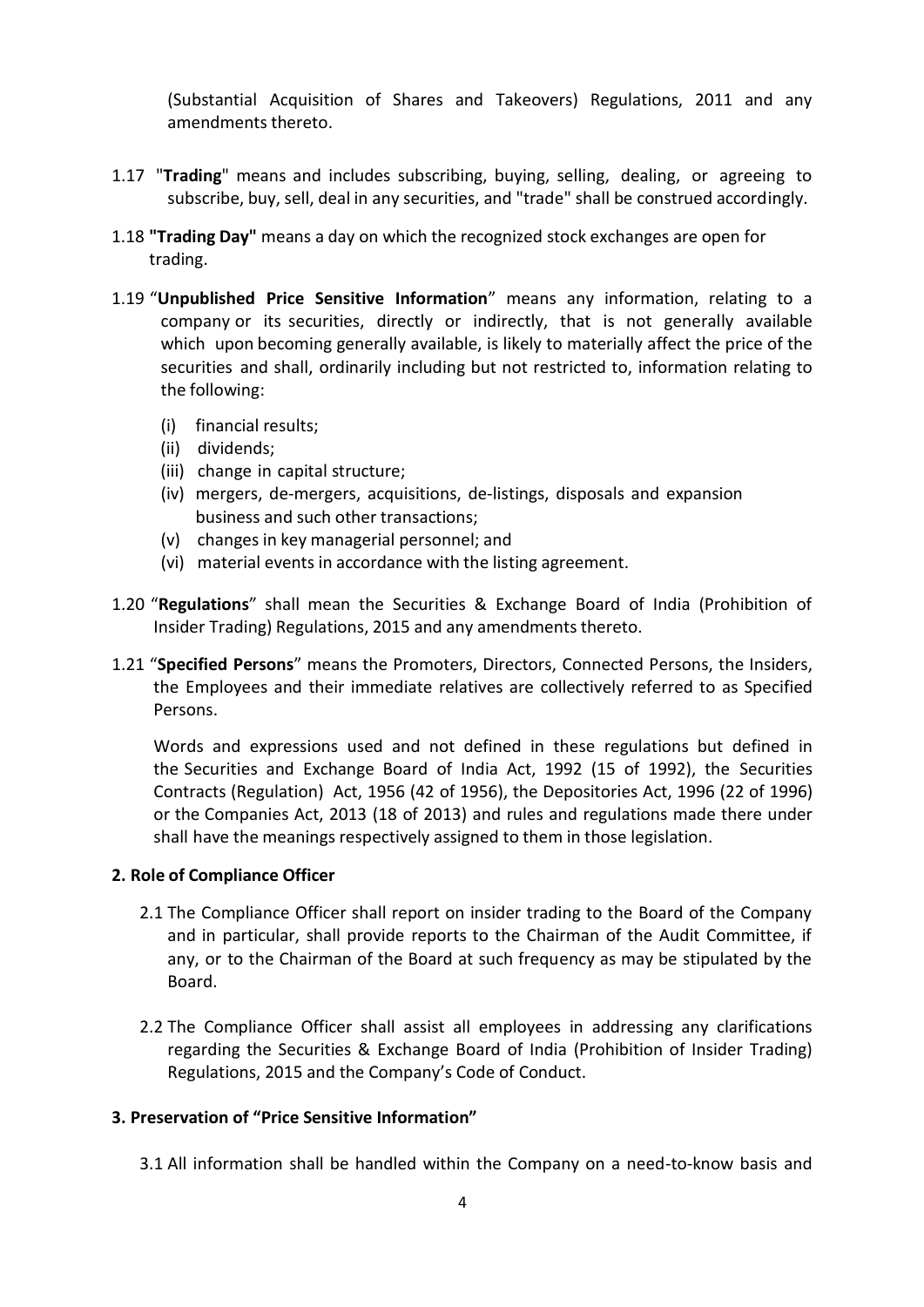no unpublished price sensitive information shall be communicated to any person except in furtherance of the insider's legitimate purposes, performance of duties or discharge of his legal obligations.

Unpublished price sensitive information may be communicated, provided, allowed access to or procured, in connection with a transaction which entails:

- an obligation to make an open offer under the takeover regulations where the Board of Directors of the Company is of informed opinion that the proposed transaction is in the best interests of the Company; or
- not attracting the obligation to make an open offer under the takeover regulations but where the Board of Directors of the Company is of informed opinion that the proposed transaction is in the best interests of the Company and the information that constitute unpublished price sensitive information is disseminated to be made generally available at least two trading days prior to the proposed transaction being effected in such form as the Board of Directors may determine.

However, the Board of Directors shall require the parties to execute agreements to contract confidentiality and non-disclosure obligations on the part of such parties and such parties shall keep information so received confidential, except for the limited purpose and shall not otherwise trade in securities of the Company when in possession of unpublished price sensitive information

#### 3.2 **Need to Know**:

- (i) "need to know" basis means that Unpublished Price Sensitive Information should be disclosed only to those within the Company who need the information to discharge their duty and whose possession of such information will not give rise to a conflict of interest or appearance of misuse of the information.
- (ii) All non-public information directly received by any employee should immediately be reported to the head of the department.

#### 3.3 **Limited access to confidential information**

Files containing confidential information shall be kept secure. Computer files must have adequate security of login and password, etc.

#### **4. Prevention of misuse of "Unpublished Price Sensitive Information"**

Employees and connected persons designated on the basis of their functional role in the Company shall be governed by an internal code of conduct governing dealing in securities.

#### 4.1**Trading Plan**:

An insider shall be entitled to formulate a trading plan for dealing in securities of the Company and present it to the Compliance Officer for approval and public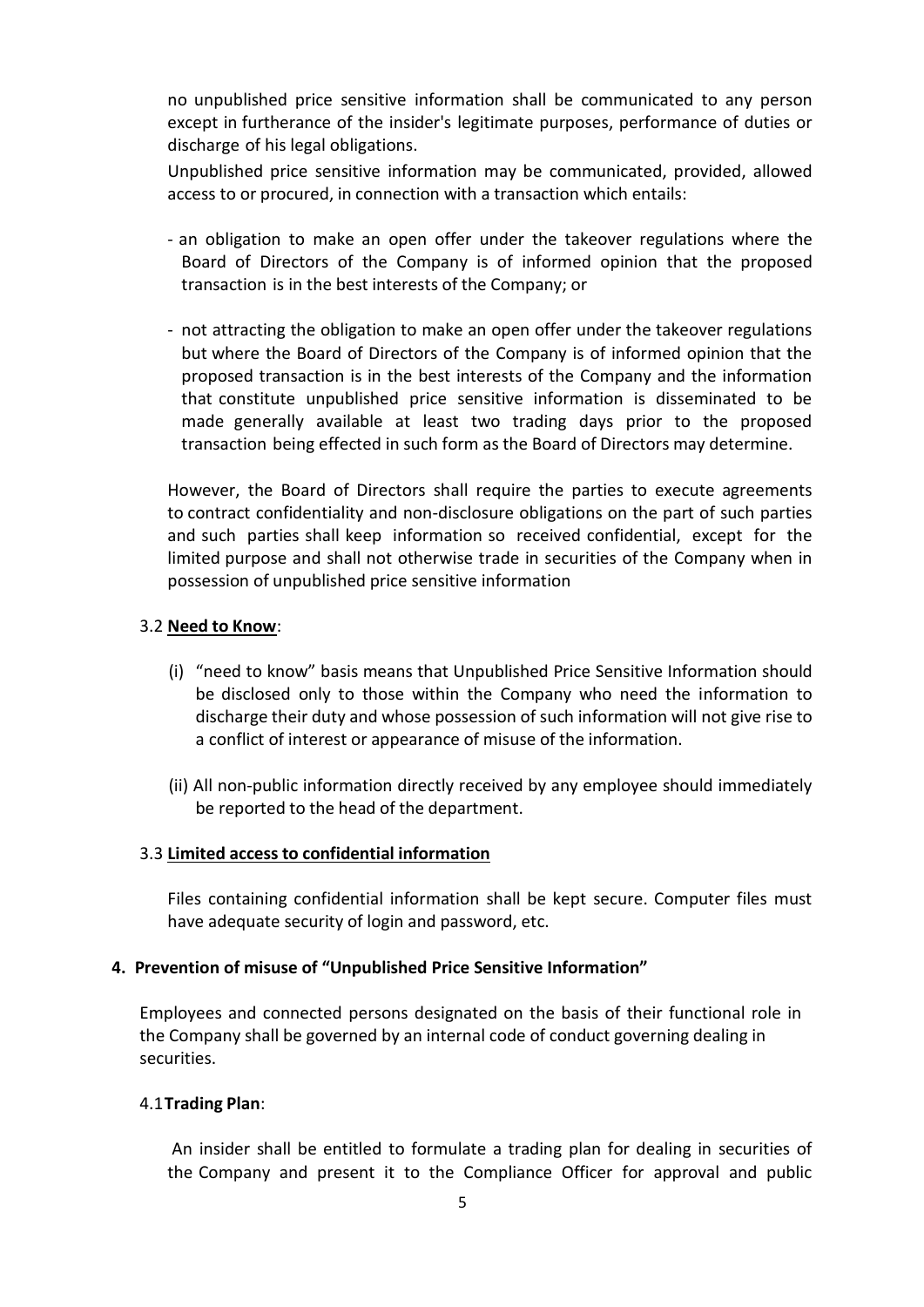disclosure pursuant to which trades may be carried out on his behalf in accordance with such plan.

- 4.2 Trading Plan shall:
	- (i) not entail commencement of trading on behalf of the insider earlier than six months from the public disclosure of the plan;
	- (ii) not entail trading for the period between the twentieth trading day prior to the last

day of any financial period for which results are required to be announced by the issuer of the securities and the second trading day after the disclosure of such financial results;

- iii) entail trading for a period of not less than twelve months;
- (iv) not entail overlap of any period for which another trading plan is already in existence;
- (v)set out either the value of trades to be effected or the number of securities to be traded along with the nature of the trade and the intervals at, or dates on which such trades shall be effected; and
- (vi) not entail trading in securities for market abuse.
- 4.3 The Compliance Officer shall consider the Trading Plan made as above and shall approve it forthwith. However, he shall be entitled to take express undertakings as may be necessary to enable such assessment and to approve and monitor the implementation of the plan as per provisions of the Regulations.
- 4.4 The Trading Plan once approved shall be irrevocable and the Insider shall mandatorily have to implement the plan, without being entitled to either deviate from it or to execute any trade in the securities outside the scope of the trading plan.

However, the implementation of the trading plan shall not be commenced, if at the time of formulation of the plan, the Insider is in possession of any unpublished price sensitive information and the said information has not become generally available at the time of the commencement of implementation. The commencement of the Plan shall be deferred until such unpublished price sensitive information becomes generally available information. Further, the Insider shall also not be allowed to deal in securities of the Company, if the date of trading in securities of the Company, as per the approved Trading Plan, coincides with the date of closure of Trading Window announced by the Compliance Officer.

4.5 Upon approval of the trading plan, the compliance officer shall notify the plan to the stock exchanges on which the securities are listed.

#### **5. Trading Window and Window Closure**

- 5.1 (i) The trading period, i.e. the trading period of the stock exchanges, called 'trading window", is available for trading in the Company's securities.
	- (ii) The trading window shall be, inter alia, closed 7 days prior to and during the time

the unpublished price sensitive information is published.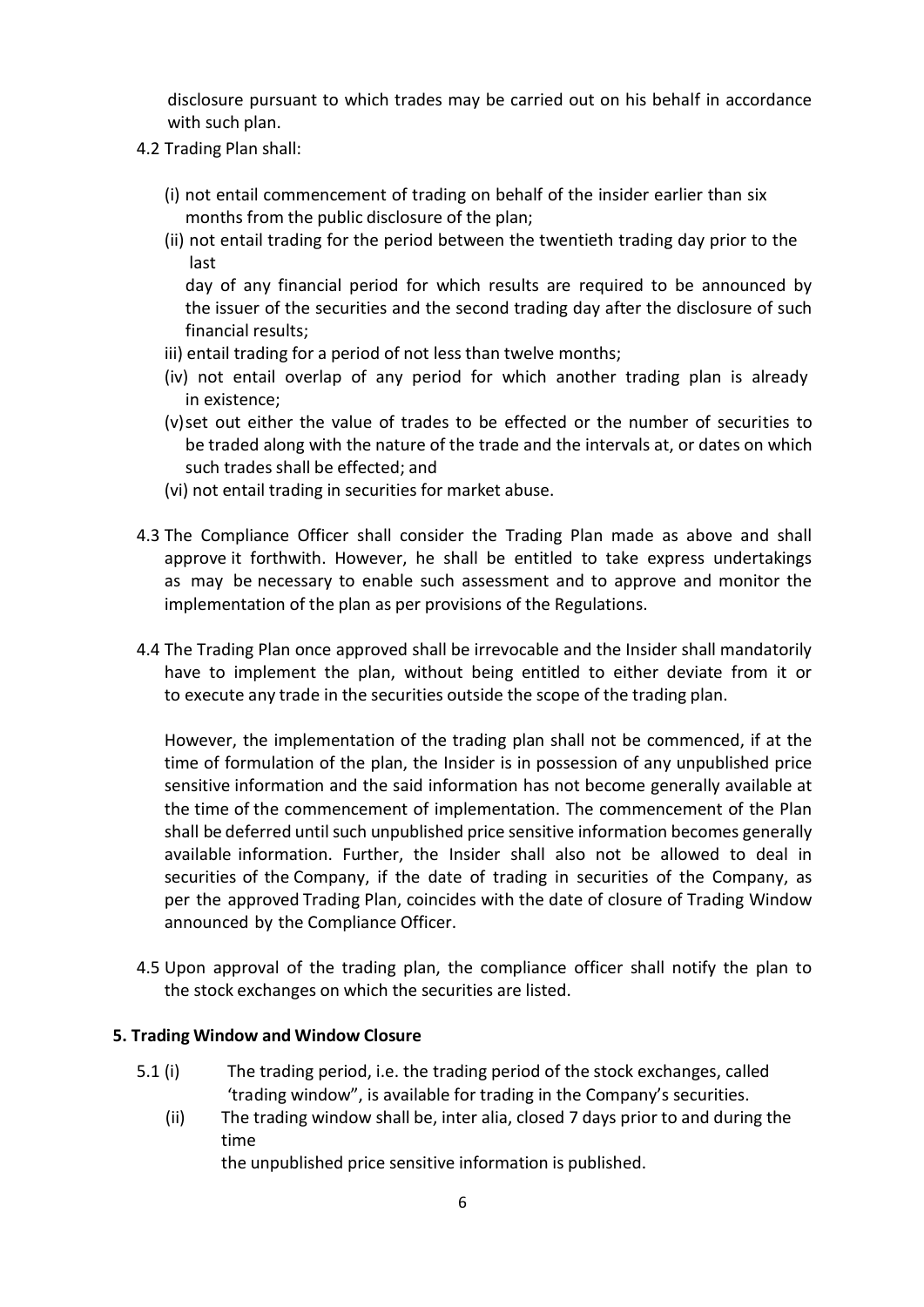- (iii) When the trading window is closed, the Specified Persons shall not trade in the Company's securities in such period.
- (iv) All Specified Persons shall conduct all their dealings in the securities of the Company only in a valid trading window and shall not deal in any transaction involving the purchase or sale of the Company's securities during the periods when the trading window is closed, as referred to in Point No. (ii) Above or during any other period as may be specified by the Company from time to time.
- (v) In case of ESOPs, exercise of option may be allowed in the period when the trading window is closed. However, sale of shares allotted on exercise of ESOPs shall not be allowed when trading is closed.
- 5.2 The Compliance Officer shall intimate the closure of trading window to all the employees of the Company when he determines that a person or class of persons can reasonably be expected to have possession of unpublished price sensitive information. Such closure shall be imposed in relation to such securities to which such unpublished price sensitive information relates.
- 5.3 The Compliance Officer after taking into account various factors including the unpublished price sensitive information in question becoming generally available and being capable of assimilation by the market, shall decide the timing for reopening of the trading window, however in any event it shall not be earlier than forty-eight hours after the information becomes generally available.
- 5.4 The trading window shall also be applicable to any person having contractual or fiduciary relation with the Company, such as auditors, accountancy firms, law firms, analysts, consultants etc., assisting or advising the Company.

#### **6. Pre-clearance of trades**

- 6.1 All designated persons who intend to deal in the securities of the Company when the trading window is open are required to take pre-approval from the Compliance Officer to trade in the securities irrespective of the quantum and value of securities. No designated person shall be entitled to apply for pre-clearance of any proposed trade if such person is in possession of unpublished price sensitive information even if the trading window is not closed and hence he shall not be allowed to trade. The preclearance procedure shall be hereunder:
	- (i)An application shall be made in the prescribed Form **(Annexure 1)** to the Compliance officer indicating the estimated number of securities that the person intends to deal in, the details as to the depository with which he has a security account, the details as to the securities in such depository mode and such other details as may be required by any rule made by the company in this behalf.
	- (ii)An Undertaking in the prescribed Form **(Annexure 2)** shall be executed in favour of the Company by such person incorporating, *inter alia,* the following clauses, as may be applicable: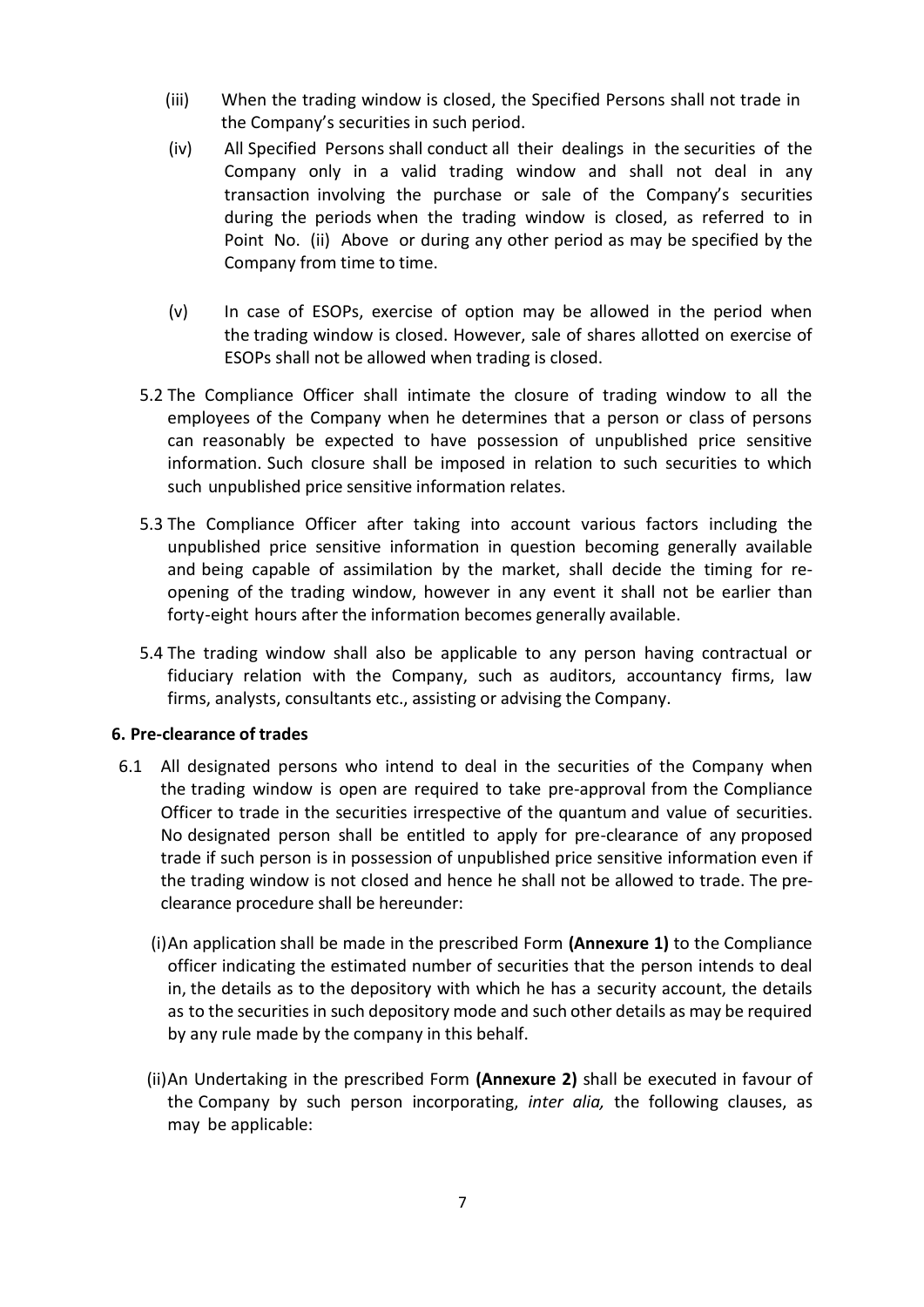- (a) That the person does not have any access or has not received "Price Sensitive Information" up to the time of signing the undertaking.That in case the said person has access to or receives "Price Sensitive Information" after the signing of the undertaking but before the execution of the transaction he/she shall inform the Compliance Officer of the change in his position and that he/she would completely refrain from dealing in the securities of the Company till the time such information becomes public.
- (b) That he / she has not purchased / sold (as the case may be) any shares in the past six months.
- (c) That he/she has not contravened the code of conduct for prevention of insider trading as notified by the Company from time to time.
- (d) That he/she has made a full and true disclosure in the matter.
- (iii) The Compliance Officer shall intimate the pre-clearance order to the applicant in the prescribed Form **(Annexure 3).**
- (iv) All Specified Persons shall execute their order in respect of securities of the Company within one week after the approval of pre-clearance of trade is given. The Specified Person shall file within 2 (two) days of the execution of the deal, the details of such deal with the Compliance Officer in the prescribed Form **(Annexure 4).** In case the transaction is not undertaken, a report to that effect shall be filed in the prescribed Form **(Annexure 4).**
- (v) If the order is not executed within seven days after the approval is given, the specified person must pre-clear the transaction again.
- (vi) The Persons who buy or sell any number of securities of the Company shall not enter into an opposite transaction i.e. sell or buy any number of securities during the next six months following the prior transaction. All Specified Persons shall also not take positions in derivative transactions in the securities of the Company at any time. In case of any contra trade be executed, inadvertently or otherwise, in violation of such a restriction, the profits from such trade shall be liable to be disgorged for remittance to the Securities and Exchange Board of India (SEBI) along with penalty if any imposed by the Company to the credit of the Investor Protection and Education Fund administered by SEBI under the Act.
- (vii) The Compliance Officer may waive off the holding period in case of sale of securities in personal emergency after recording reasons for the same. However, no such sale will be permitted when the Trading window is closed.

#### **7. Other Restrictions:**

7.1 The disclosures to be made by any person under this Code shall include those relating to trading by such person's immediate relatives, and by any other person for whom such person takes trading decisions.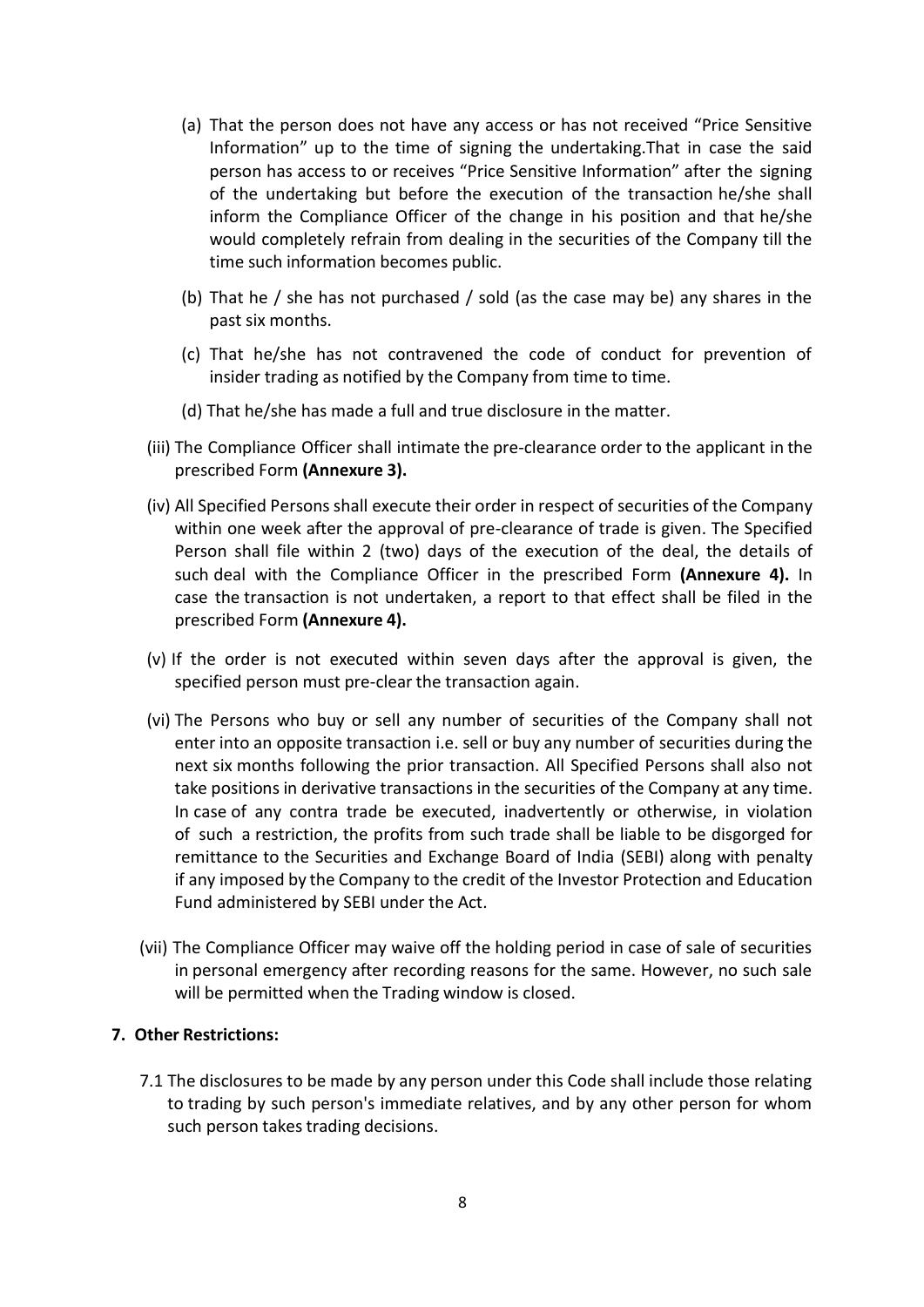- 7.2 The disclosures of trading in securities shall also include trading in derivatives of securities and the traded value of the derivatives shall be taken into account for purposes of this Code. However, as stated above no derivative transactions in the securities of the Company are permitted to be done at any time by the specified persons.
- 7.3 The disclosures made under this Code shall be maintained by the Company for a period of five years.

#### 8. **Reporting Requirementsfor transactions in**

#### **securities Initial Disclosure:**

- 8.1 Every Promoter/ Key Managerial Personnel / Director / Employees of the Company, within thirty days of the regulations taking effect, shall forward to the Company the details of all holdings in securities of the Company presently held by them including the statement of holdings of dependent family members in the prescribed **Form (Annexure 5).**
- 8.2 Every person on appointment as a key managerial personnel or a director of the Company or upon becoming a promoter or upon becoming employee shall disclose his holding of securities of the Company as on the date of appointment or becoming a promoter, to the Company within seven days of such appointment or becoming a promoter.

#### **Continual Disclosure:**

8.3 Every Promoter/ Key Managerial Personnel / Director / Employee of the Company shall disclose to the Company in the prescribed **Form (Annexure 6)** the number of such securities acquired or disposed off within two trading days of such transaction if the value of the securities traded, whether in one transaction or a series of transactions over any calendar quarter, aggregates to a traded value in excess of Rs. 10 lakhs. However, the Employees are required to file the prescribed **Form (Annexure 6)** irrespective of the value of transaction.

The disclosure shall be made within 2 working days of:

- (a) the receipt of intimation of allotment of securities, or
- (b) the acquisition or sale of securities or voting rights, as the case may be.

# **9. Disclosure by the Company to the Stock Exchange(s)**

- 9.1 Within 2 days of the receipt of intimation under Clause 8.3, the Compliance Officer as per the Regulations shall disclose to all Stock Exchanges on which the Company is listed, the information received.
- 9.2 The Compliance officer shall maintain records of all the declarations in the appropriate form given by the Promoter/ Key Managerial Personnel / Director / Employees for a minimum period of five years.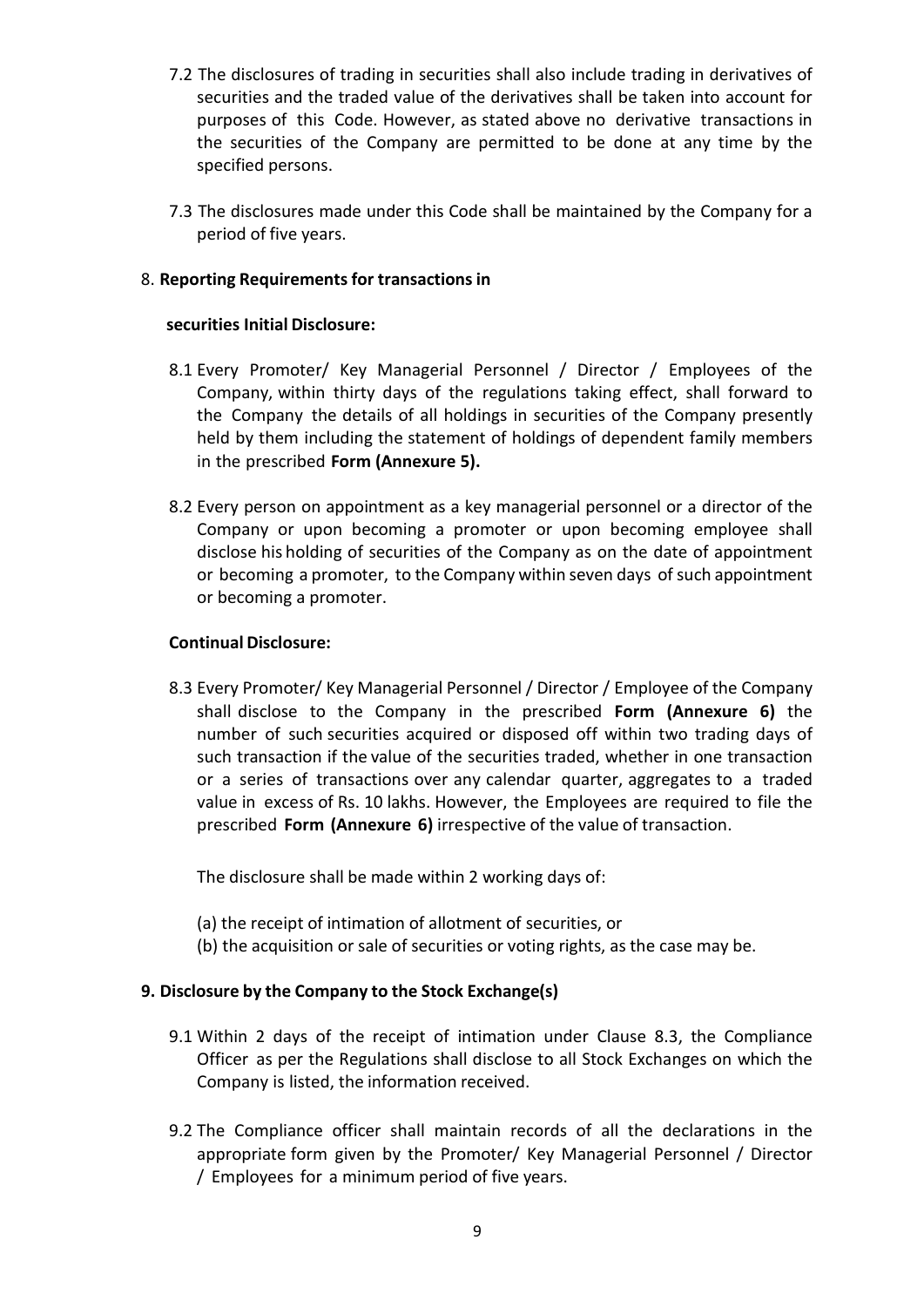#### **10. Dissemination of Price Sensitive Information**

- 10.1 No information shall be passed by Specified Persons by way of making a recommendation for the purchase or sale of securities of the Company.
- 10.2 Disclosure/dissemination of Price Sensitive Information with special reference to analysts, media persons and institutional investors:

The following guidelines shall be followed while dealing with analysts and institutional investors-

- Only public information to be provided.
- At least two Company representatives be present at meetings with analysts, media persons and institutional investors.
- Unanticipated questions may be taken on notice and a considered response given later. If the answer includes price sensitive information, a public announcement should be made before responding.
- Simultaneous release of information after every such meet.

# **11. Penalty for contravention of the code of conduct**

- 11.1 Every Specified Person shall be individually responsible for complying with the provisions of the Code (including to the extent the provisions hereof are applicable to his/her dependents).
- 11.2 Any Specified Person who trades in securities or communicates any information for trading in securities, in contravention of this Code may be penalized and appropriate action may be taken by the Company.
- 11.3 Specified Persons who violate the Code shall also be subject to disciplinary action by the Company, which may include Penalty, wage freeze, suspension, ineligibility for future participation in employee stock option plans, etc.
- 11.4 The action by the Company shall not preclude SEBI from taking any action in case of violation of SEBI (Prohibition of Insider Trading) Regulations, 2015.

# **12. Code of Fair Disclosure**

A code of practices and procedures for fair disclosure of unpublished price sensitive information for adhering each of the principles is set out below:

- 1. Prompt public disclosure of unpublished price sensitive information that would impact price discovery no sooner than credible and concrete information comes into being in order to make such information generally available.
- 2. Uniform and universal dissemination of unpublished price sensitive unpublished price sensitive information to avoid selective disclosure.
- 3. Designation of a senior officer as a chief investor relations officer to deal with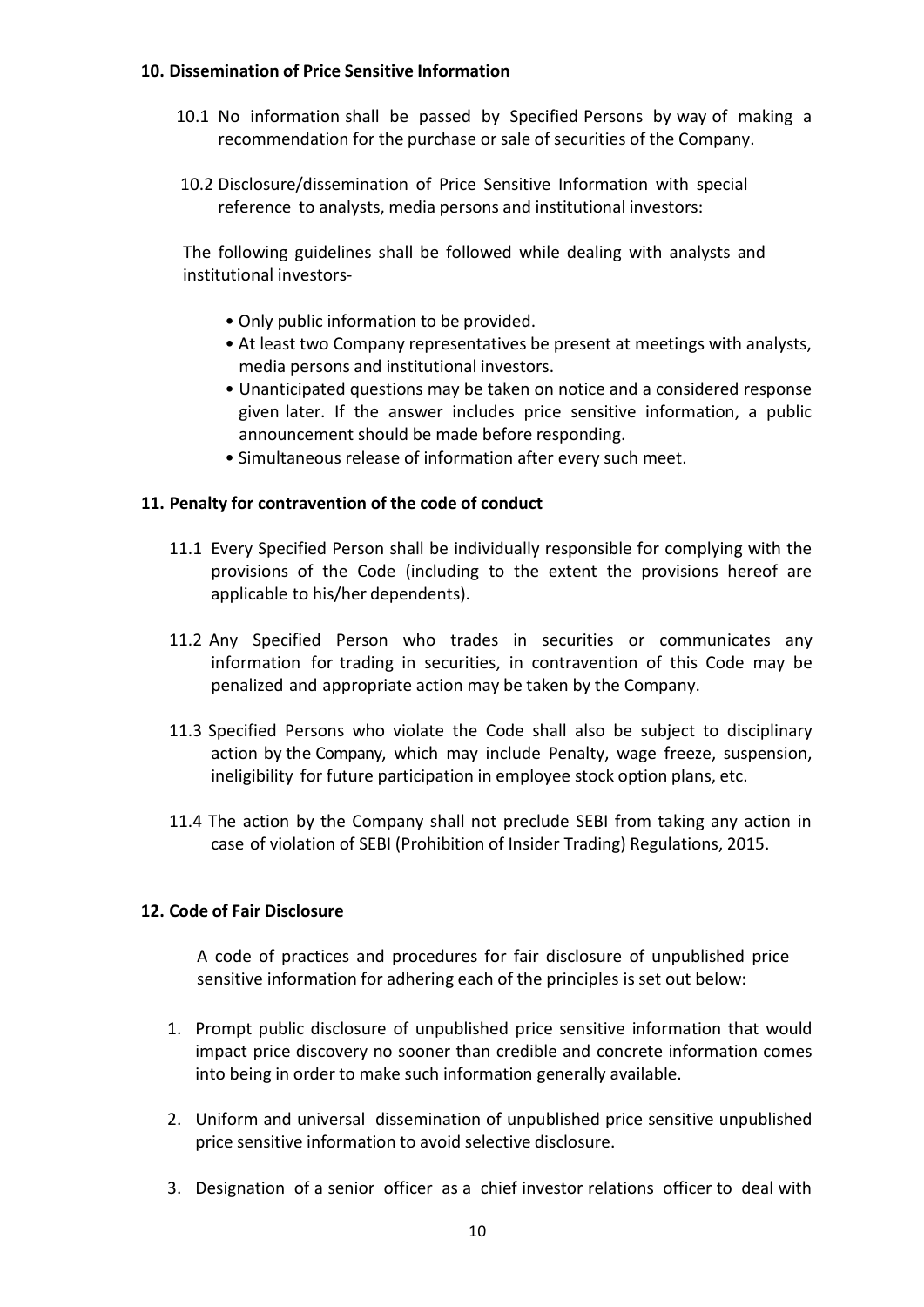dissemination of information and disclosure of unpublished price sensitive information.

- 4. Prompt dissemination of unpublished price sensitive information that gets disclosed selectively, inadvertently or otherwise to make such information generally available.
- 5. Appropriate and fair response to queries on news reports and requests for verification of market rumours by regulatory authorities.
- 6. Ensuring that information shared with analysts and research personnel is not unpublished price sensitive information.
- 7. Developing best practices to make transcripts or records of proceedings of meetings with analysts and other investor relations conferences on the official website to ensure official confirmation and documentation of disclosures made.
- 8. Handling of all unpublished price sensitive information on a need-to-know basis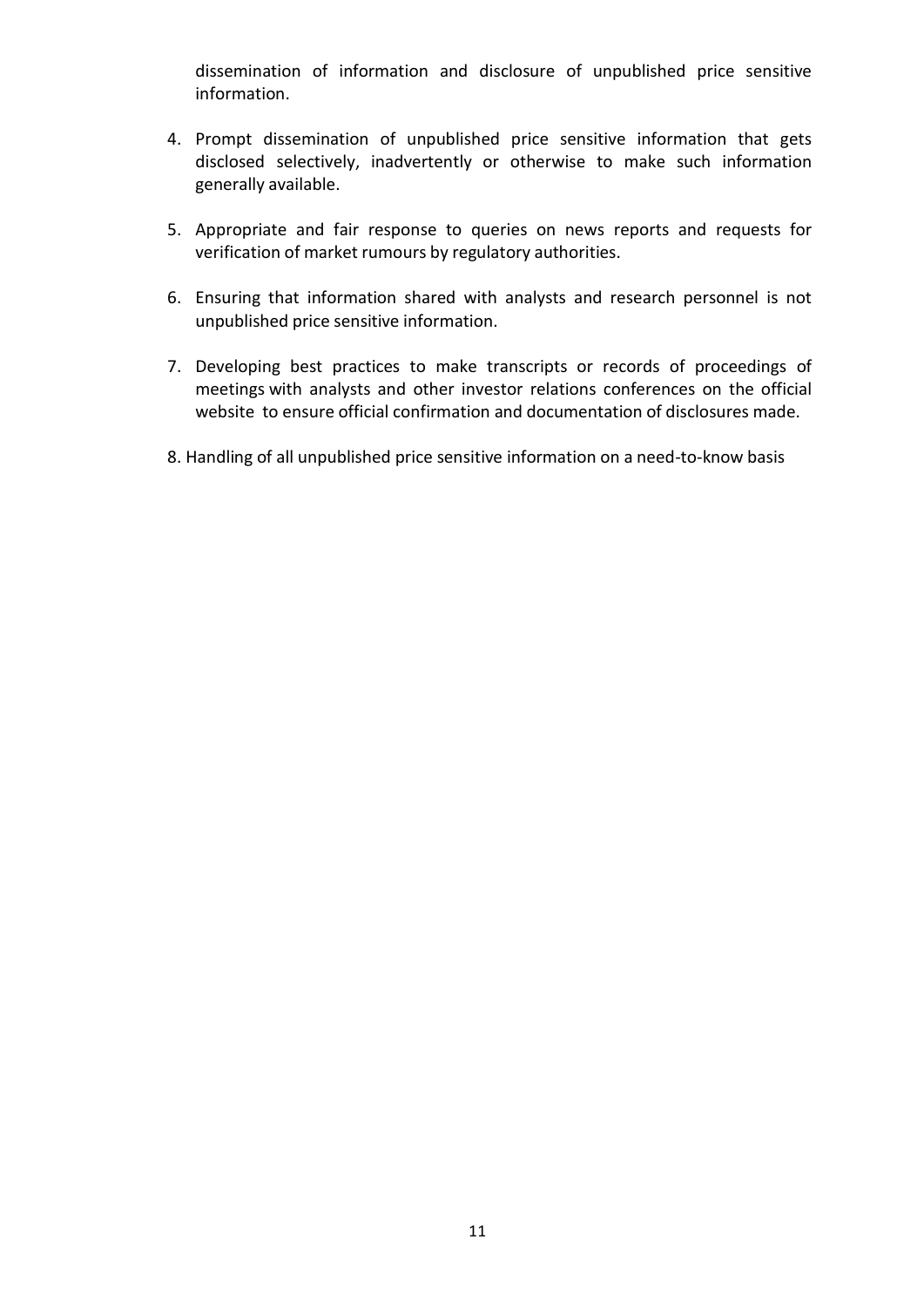#### **ANNEXURE 1 APPLICATION FOR PRE-CLEARANCE TO TRADE IN THE SECURITIES**

Date: To, The Compliance Officer, **NATCO Pharma Limited**, Hyderabad

Dear Sir,

#### **Application for Pre-clearance to trade in the securities of the Company**

Pursuant to the SEBI (prohibition of Insider Trading) Regulations, 2015 and the Company's **Code of Conduct for Prevention of Insider Trading**, I seek approval to purchase / sale of

securities of the Company as per details given below:

| 1.  | Name of the applicant                         |                            |
|-----|-----------------------------------------------|----------------------------|
| 2.  | Designation                                   |                            |
| 3.  | Employee Code (if applicable)                 |                            |
| 4.  | Whether the proposed transaction is being     |                            |
|     | done by self or through relative (if so, give |                            |
|     | particulars hereon of the relative)           |                            |
| 5   | Number of securities held as on date          |                            |
| 6.  | Folio No. / DP ID & Client ID No.             |                            |
| 7.  | The proposal is for                           | (a) Purchase of securities |
|     |                                               |                            |
|     |                                               | (b) Sale of securities     |
|     |                                               |                            |
| 8.  | Proposed date of dealing in securities        |                            |
| 9.  | Estimated number of securities proposed       |                            |
|     | to be acquired/sold                           |                            |
| 10. | Price at which the transaction is proposed    |                            |
| 11. | Current market price (as on date of           |                            |
|     | application)                                  |                            |
| 12. | Whether the proposed transaction will be      |                            |
|     | through stock exchange or off-market deal     |                            |
| 13. | Folio No. / DP ID & Client ID No. where the   |                            |
|     | securities will be credited / debited         |                            |

I enclose herewith the form of Undertaking signed by me.

Yours faithfully

(Signature)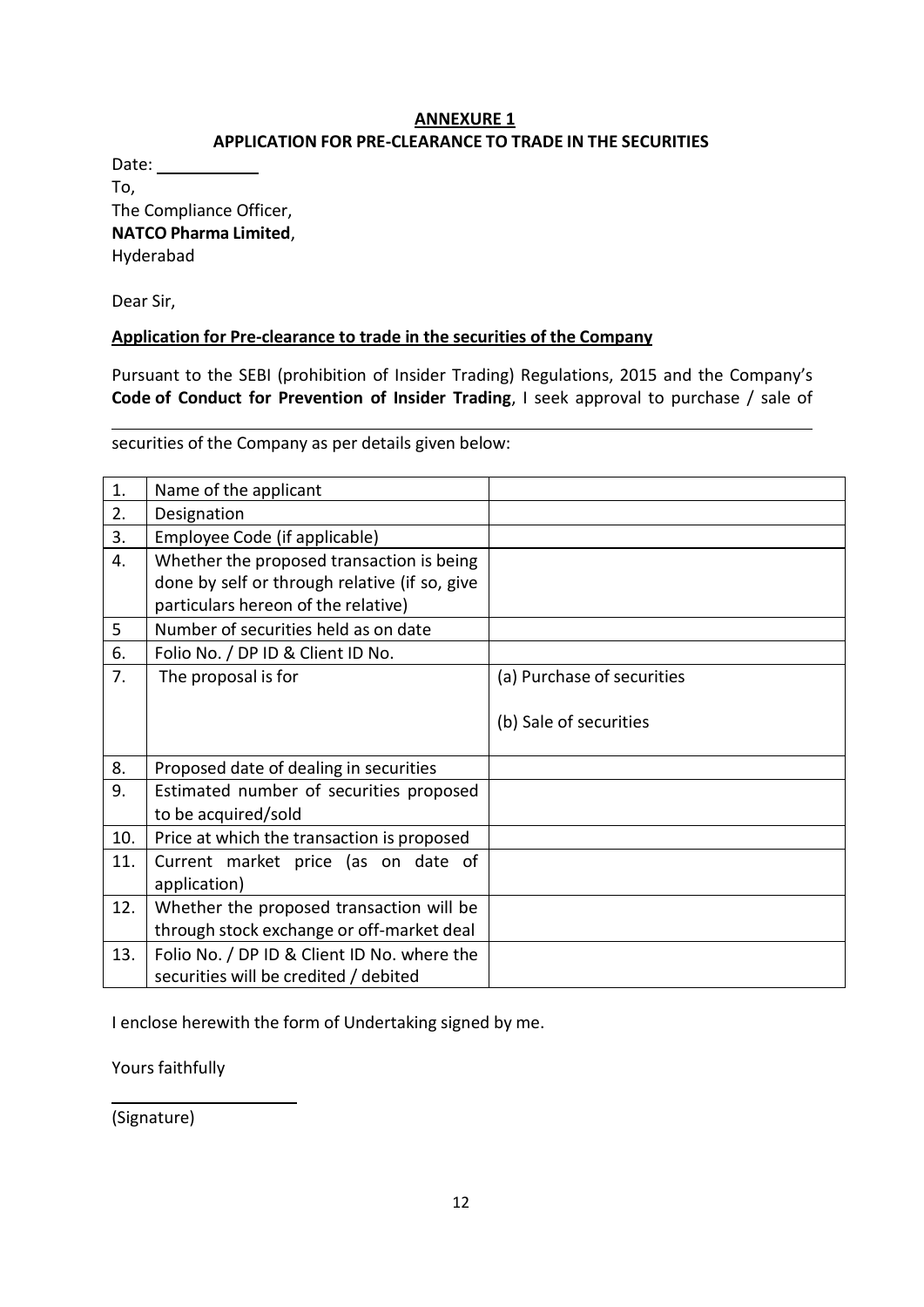# **UNDERTAKING TO BE ACCOMPANIED WITH THE APPLICATION FOR PRE-CLEARANCE OF TRADE IN THE SECURITIES OF THE COMPANY**

| To.                          |
|------------------------------|
| The Compliance Officer,      |
| <b>NATCO Pharma Limited,</b> |
| Hyderabad                    |

|                                                  | and Employee               |                      |  |
|--------------------------------------------------|----------------------------|----------------------|--|
| Code(if applicable)                              | of the Company residing at | . am                 |  |
| desirous of dealing in                           |                            | (no's) securities of |  |
| the Company as mentioned in my application dated |                            | for pre-clearance    |  |
| of the transaction.                              |                            |                      |  |

I further declare that I am not in possession of or otherwise privy to any unpublished Price Sensitive Information (as defined in the Company's Code of Conduct for prevention of Insider Trading (the Code) up to the time of signing this Undertaking.

In the event that I have access to or received any information that could be construed as "Price Sensitive Information" as defined in the Code, after the signing of this undertaking but before executing the transaction for which approval is sought, I shall inform the Compliance Officer of the same and shall completely refrain from dealing in the securities of the Company until such information becomes public.

I have not purchased / sold (as the case may be) any shares in the past six months

I declare that I have not contravened the provisions of the Code as notified by the Company from time to time.

I undertake to submit the necessary report within 2 days of execution of the transaction / a 'Nil' report if the transaction is not undertaken.

If approval is granted, I shall execute the deal within 7 days of the receipt of approval failing which I shall seek fresh approval for pre-clearance.

I declare that I have made full and true disclosure in the matter.

Date: \_\_\_\_\_\_\_\_\_\_\_\_\_\_\_ Signature \_\_\_\_\_\_\_\_\_\_\_\_\_\_\_\_\_\_\_\_\_\_\_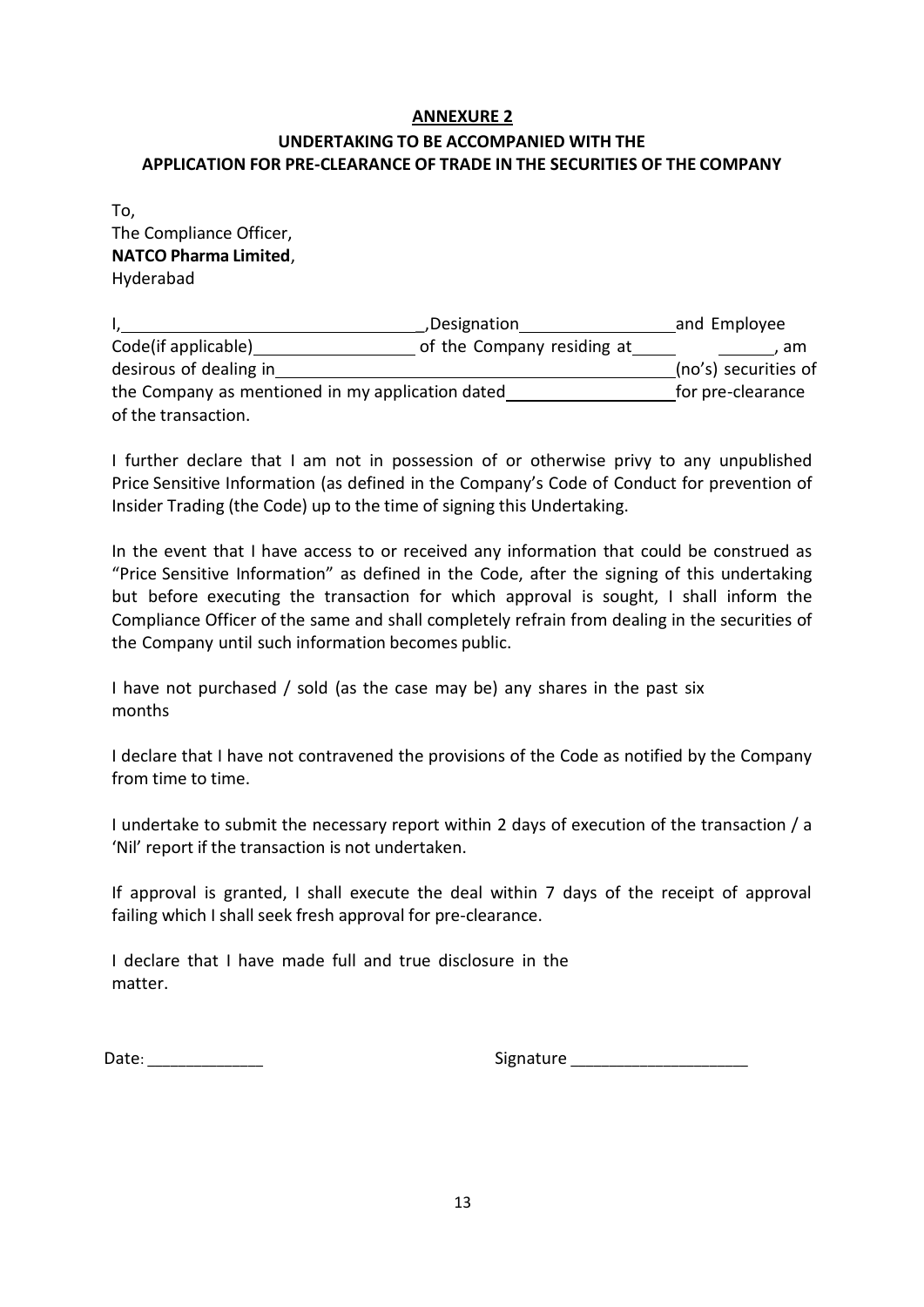#### **PRE- CLEARANCE ORDER**

To, Name : Designation : \_\_\_\_\_

This is to inform you that your request for dealing in\_\_\_\_\_\_\_\_\_\_\_\_\_\_(no's) securities of the Company as mentioned in your application dated \_\_\_\_\_\_\_\_\_\_\_is approved. Please note that the said transaction must be completed within 7 days from today.

In case you do not execute the approved transaction /deal on or before the aforesaid date you would have to seek pre-clearance again before executing any transaction/deal in the securities of the Company. Further, you are required to file the details of the executed transactions in the attached form within 2 days from the date of transaction/deal. In case the transaction is not undertaken a 'Nil' report shall be necessary.

Yours faithfully, for **NATCO PHARMA LIMITED**

COMPLIANCE **OFFICER** 

Date : the state of the state of the state of the state of the state of the state of the state of the state of the state of the state of the state of the state of the state of the state of the state of the state of the sta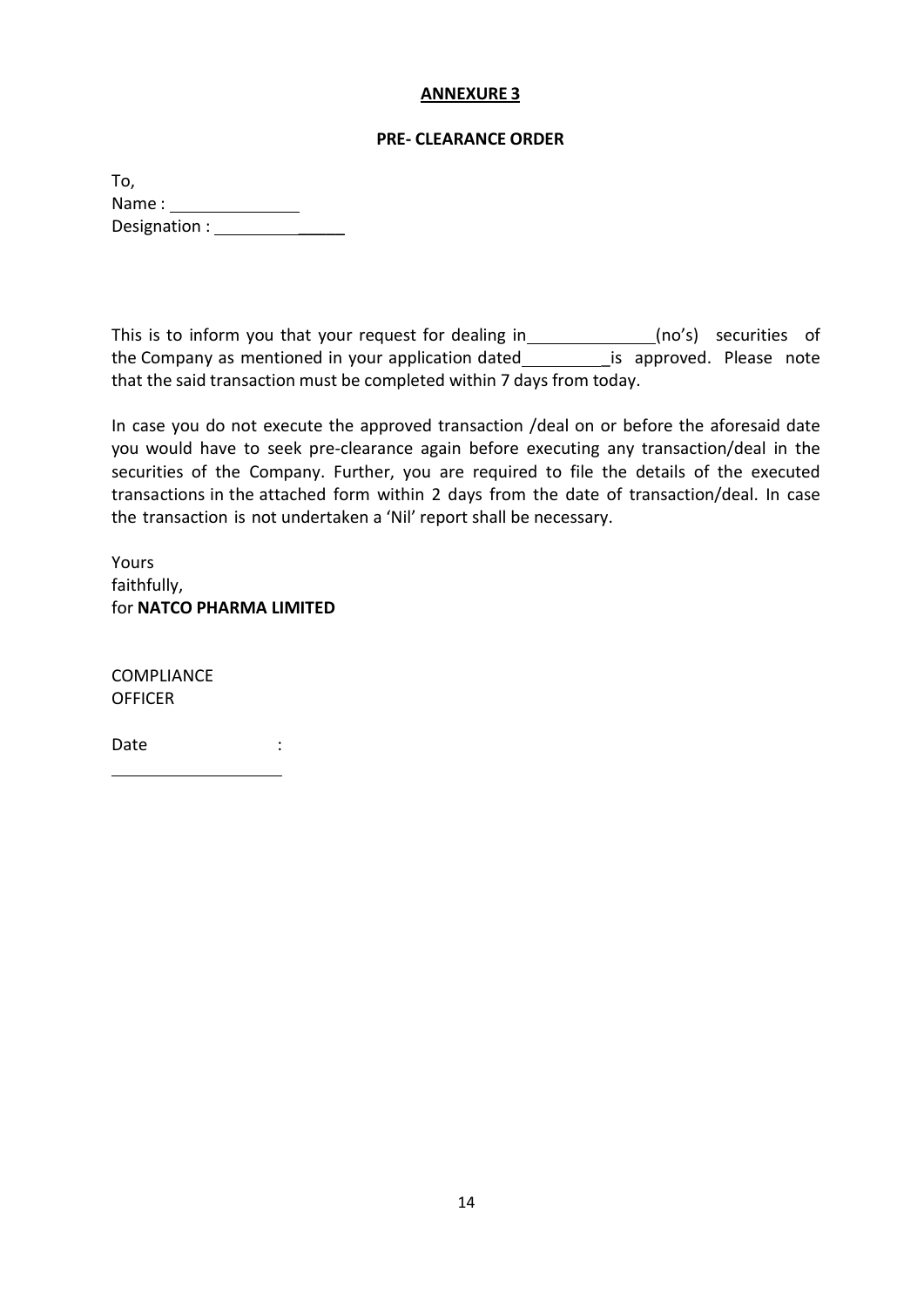# **DISCLOSURE OF TRANSACTIONS IN THE SECURITIES OF THE COMPANY**

*(To be submitted within 2 days of transaction / dealing in securities of the Company)*

To,

| The Compliance Officer,      |
|------------------------------|
| <b>NATCO Pharma Limited,</b> |
| Hyderabad                    |

Ref: Your letter of pre-clearance dated

I hereby inform that I -

- have not bought / sold/ subscribed any securities of the Company
- have bought/sold/subscribed to securities as mentioned below on

(date)

| Name of the holder* | No. of securities   Bought/sold/<br>dealt with | subscribed | DP ID & Client   Price (Rs.)<br>ID / Folio No |  |
|---------------------|------------------------------------------------|------------|-----------------------------------------------|--|
|                     |                                                |            |                                               |  |
|                     |                                                |            |                                               |  |

*\* if the transaction is done self-insert your name and if the transaction is done through relative insert the name of the relative.*

In connection with the aforesaid transaction(s), I hereby undertake to preserve, for a period of 5 years and produce to the Compliance officer / SEBI any of the following documents:

- 1. Broker's contract note.
- 2. Proof of payment to/from brokers.
- 3. Extract of bank passbook/statement (to be submitted in case of demat transactions).
- 4. Copy of Delivery instruction slip (applicable in case of sale transaction).

I agree to hold the above securities for a minimum period of six months. In case there is any urgent need to sell these securities within the said period, I shall approach the Compliance Officer for necessary approval. (*applicable in case of purchase / subscription*).

I agree not to acquire further securities for a minimum period of six months. (*applicable in case of sale*).

I declare that the above information is correct and that no provisions of the Company's Code and/or applicable laws/regulations have been contravened for effecting the above said transactions(s).

Date: \_\_\_\_\_\_\_\_\_\_\_\_\_\_\_\_ Signature : \_\_\_\_\_\_\_\_\_\_\_\_\_\_\_\_\_\_\_\_\_\_\_

| Signature :  |                              |
|--------------|------------------------------|
| Name         |                              |
| Designation: |                              |
|              | Employee Code(if applicable) |
|              |                              |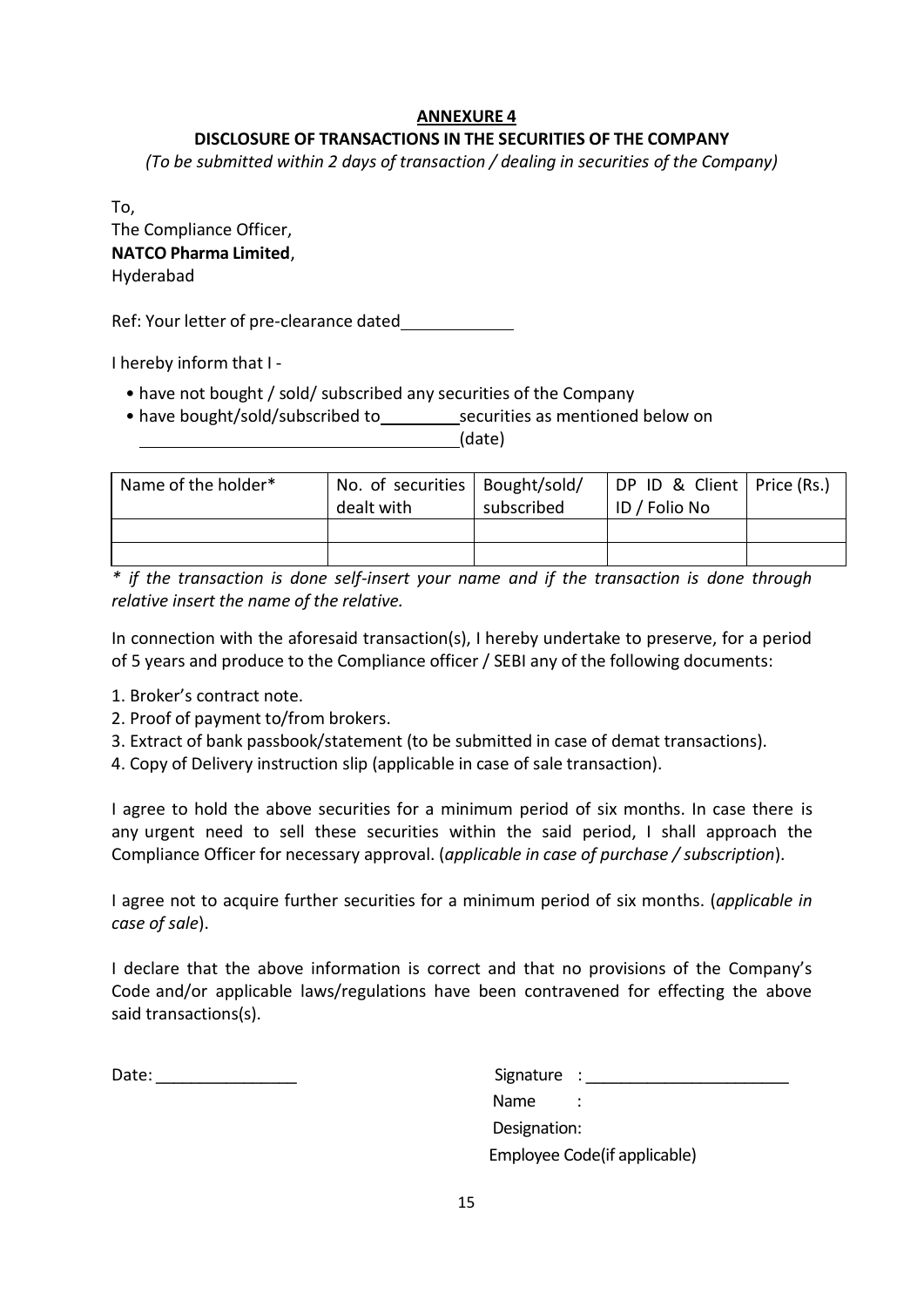# **FORM A**

# **Securities and Exchange Board of India (Prohibition of Insider Trading) Regulations, 2015 [Regulation 7 (1) (a) read with Regulation 6 (2)]**

#### Name of the company: **NATCO PHARMA LIMITED** ISIN of the company: **INE987B01018**

# **Details of Securities held by Promoter, Key Managerial Personnel (KMP), Director and other such persons as mentioned in Regulation 6(2)**

| Name, PAN No.,<br>CIN/DIN & address<br>with contact nos. | Category of Person<br>(Promoters/KMP/<br>Directors/immediat<br>e relatives/others<br>etc) | Securities held as<br>on the date of<br>regulation coming<br>into force<br>(i.e. May $15^{th}$ 2015) |         | % of<br>Shar<br>ehol<br>ding | Open Interest of<br>the Future<br>contracts held as<br>on the date of<br>regulation coming<br>into force |                                                   | Open Interest of the<br><b>Option Contracts held</b><br>as on the date of<br>regulation coming into<br>force |                                        |
|----------------------------------------------------------|-------------------------------------------------------------------------------------------|------------------------------------------------------------------------------------------------------|---------|------------------------------|----------------------------------------------------------------------------------------------------------|---------------------------------------------------|--------------------------------------------------------------------------------------------------------------|----------------------------------------|
|                                                          |                                                                                           | Type of<br>security (For<br>eg. – Shares,<br>Warrants,<br>Convertible<br>Debentures<br>etc.)         | N<br>0. |                              | Numb<br>er of<br>units<br>(contr<br>$acts *$<br>lot<br>size)                                             | <b>Notiona</b><br>I value<br>in<br>Rupee<br>terms | Number of<br>units<br>(contracts)<br>* lot size)                                                             | Notional<br>value in<br>Rupee<br>terms |

*Note: "Securities" shall have the meaning as defined under regulation 2(1)(i) of SEBI (Prohibition of Insider Trading)* 

*Regulations, 2015.*

Signature:

Designation:

Date:

Place: